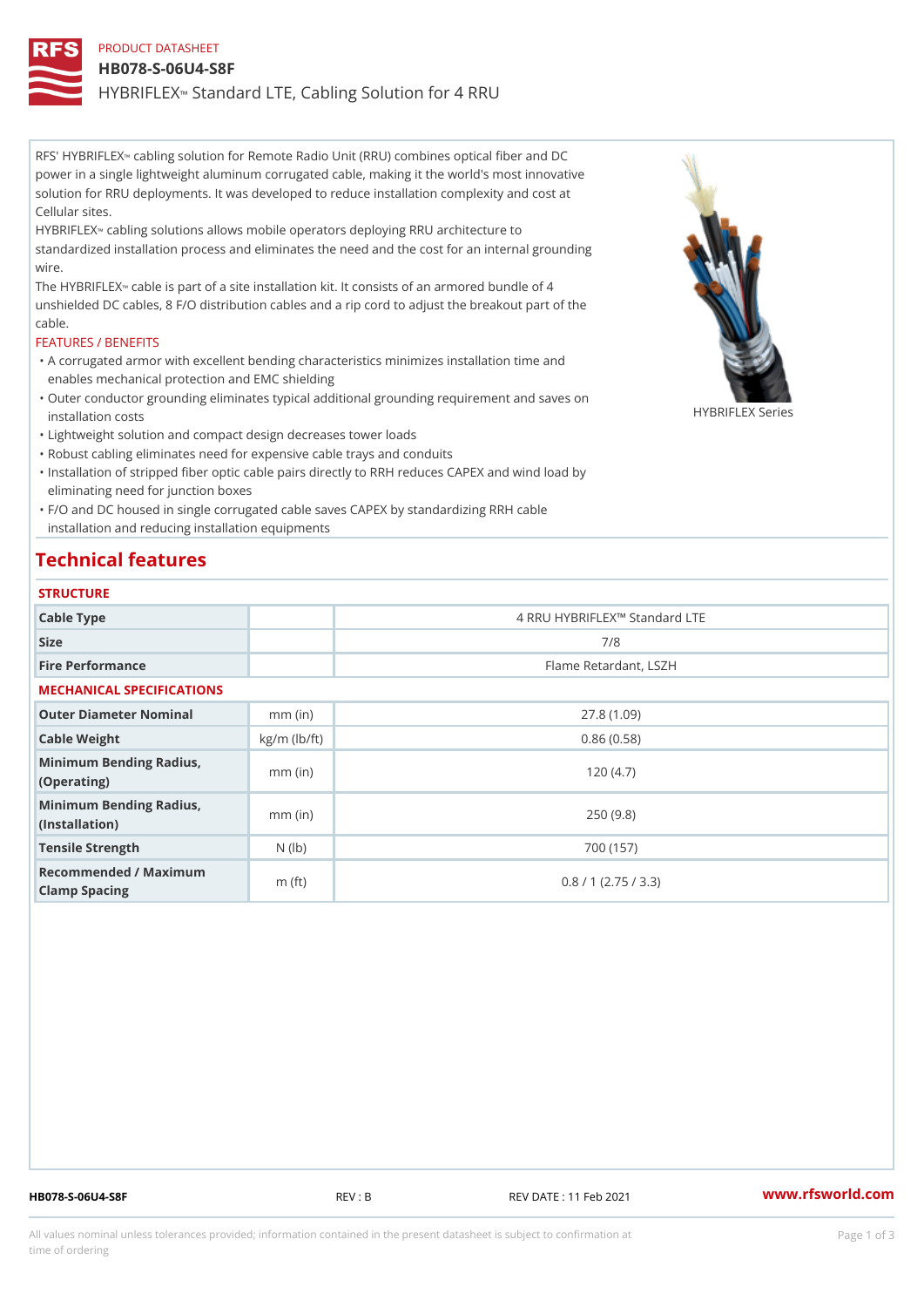### PRODUCT DATASHEET

## HB078-S-06U4-S8F

HYBRIFL & Mandard LTE, Cabling Solution for 4 RRU

| DC POWER CABLE SPECIFICATIONS                                                                                                   |                             |                                          |  |  |
|---------------------------------------------------------------------------------------------------------------------------------|-----------------------------|------------------------------------------|--|--|
| Number of DC Pairs                                                                                                              |                             | $\overline{4}$                           |  |  |
| Maximum DC-Resistance $\bigotimes_{k=m}^{\infty}$ ( $\bigotimes_{k=m}^{\infty}$ /km ( $\bigotimes_{k=m}^{\infty}$ )<br>$C$ able |                             | 3.3(1)                                   |  |  |
| Cross Section of Power Chamble (AWG)                                                                                            |                             | 6(10)                                    |  |  |
| Shielding                                                                                                                       |                             | provided by aluminium armor              |  |  |
| DC Wire Jacket Material                                                                                                         |                             | Polyethylene, PE, Metalhydroxite Filling |  |  |
| DC Wire Jacket Thicknessmm (in)                                                                                                 |                             | 0.5(0.02)                                |  |  |
| DC Cable Single Bending Rmandi(uish                                                                                             |                             | 100(3.94)                                |  |  |
| DC Cable Diameter                                                                                                               | mm (in                      | 9.9(0.39)                                |  |  |
| DC Cable Jacket                                                                                                                 |                             | UV stable black and blue PE              |  |  |
| DC Standards (Meets or Exceeds)                                                                                                 |                             | IEC 60228                                |  |  |
| CABLE JACKET                                                                                                                    |                             |                                          |  |  |
| UV-Protection Individual and<br>External Jacket                                                                                 |                             | Yes                                      |  |  |
| Jacket Material                                                                                                                 |                             | UV stable black PE                       |  |  |
| ARMOR SPECIFICATIONS                                                                                                            |                             |                                          |  |  |
| Armor Type                                                                                                                      |                             | Corrugated Aluminum tube                 |  |  |
| Maximum DC-Resistance of km (©/kft)<br>Armor                                                                                    |                             | 1.21(0.37)                               |  |  |
| Copper Equivalent Cross Section<br>of Armor                                                                                     |                             | 16(5)                                    |  |  |
| Diameter Corrugated Armomm (in)                                                                                                 |                             | 25.2(0.99)                               |  |  |
| <b>F/O CABLE SPECIFICATIONS</b>                                                                                                 |                             |                                          |  |  |
| F/O Cable Type                                                                                                                  |                             | Tight-Buffer, Single mode                |  |  |
| Number of F/O Pairs                                                                                                             |                             | 8                                        |  |  |
| Core/Clad                                                                                                                       | $\mu$ m                     | 9/125                                    |  |  |
| Secondary Protection Nomimal(in)                                                                                                |                             | 900(0.035)                               |  |  |
| Single Bending Radius                                                                                                           | $mm$ (in)                   | 69 (2.71)                                |  |  |
| Cable Diameter mm (in)                                                                                                          |                             | 6.9(0.27)                                |  |  |
| F/O Cable Jacket                                                                                                                |                             | UV stable black PE                       |  |  |
| F/O Standards (Meets or<br>Exceeds)                                                                                             |                             | <b>ITU G 657.A2</b>                      |  |  |
| TESTING AND ENVIRONMENTAL                                                                                                       |                             |                                          |  |  |
| Storage Temperature                                                                                                             | $^{\circ}$ C ( $^{\circ}$ F | $-40$ to $85$ ( $-40$ to $185$ )         |  |  |
| Operation Temperature                                                                                                           | $^{\circ}$ C ( $^{\circ}$ F | $-40$ to $85$ ( $-40$ to $185$ )         |  |  |
| Installation Temperature                                                                                                        | $^{\circ}$ C ( $^{\circ}$ F | $-20$ to $50$ ( $-4$ to $122$ )          |  |  |
| Jacket Specifications                                                                                                           |                             | IEC 60332-3-24, UL 1581.sec.1080         |  |  |
| LSZH Specification                                                                                                              |                             | IEC 60754-1 / 2, IEC 61034-1/2           |  |  |
|                                                                                                                                 |                             |                                          |  |  |

HB078-S-06U4-S8F REV : B REV DATE : 11 Feb 2021 [www.](https://www.rfsworld.com)rfsworld.com